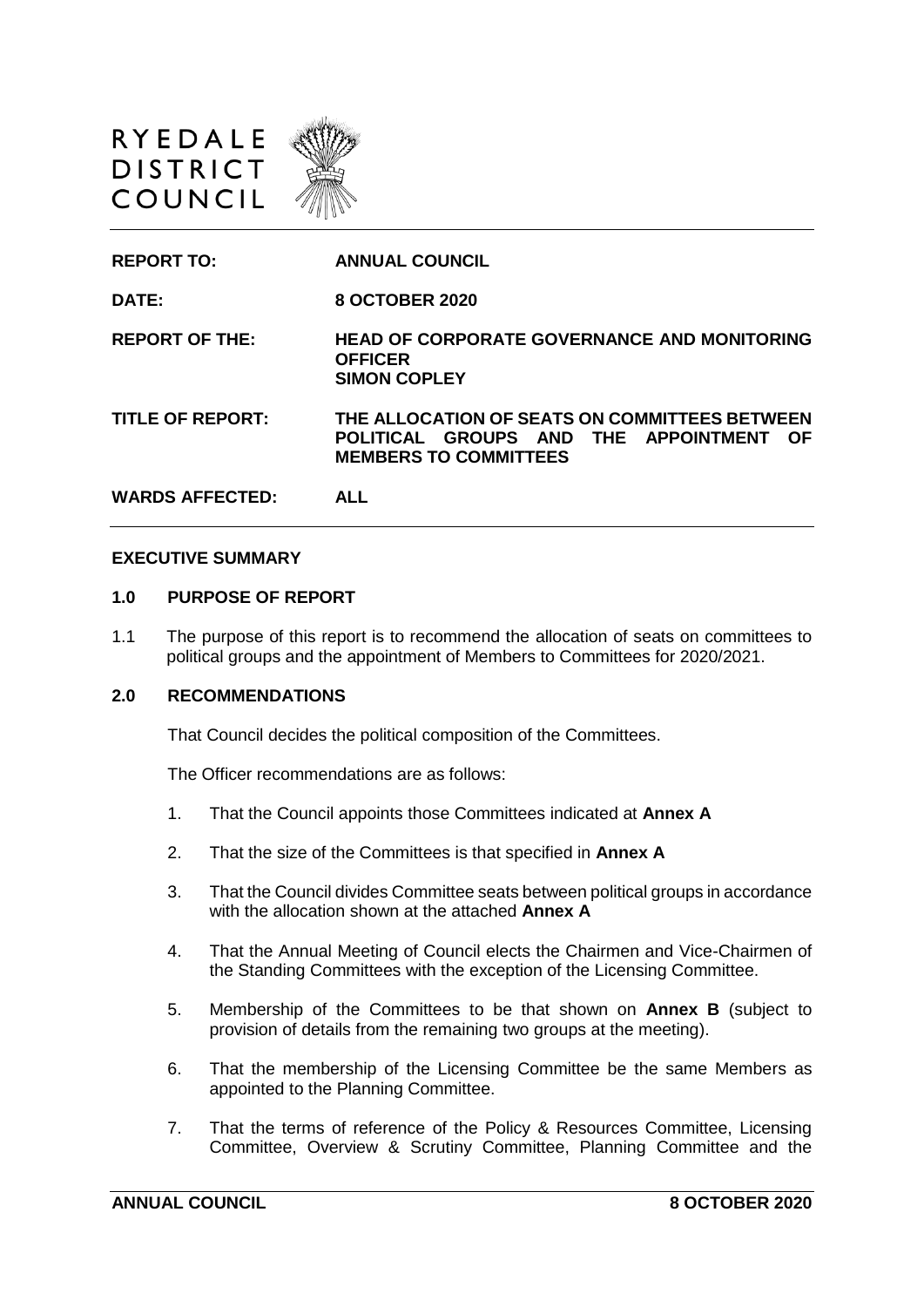Scheme of Officer Delegation are those set out in Part 3 of the Council's Constitution.

8. That the Chief Executive in consultation with the Head of Corporate Governance and Monitoring Officer be authorised to make consequential amendments to the Constitution arising from the changes referred to above.

#### **3.0 REASON FOR RECOMMENDATIONS**

3.1 To comply with the Local Government and Housing Act 1989 and the Local Government (Committees and Political Groups) Regulations 1990 as amended.

#### **4.0 SIGNIFICANT RISKS**

4.1 There are no significant risks related to the recommendations in this report, which seek to ensure compliance with legal requirements.

#### **5.0 POLICY CONTEXT AND CONSULTATION**

- A. Committees for 2020/21
- 5.1 In accordance with the Council's Constitution, the Council is requested to appoint the Committees as shown in **Annex A**.
- B. The Allocation of Seats on Committees between Political Groups and the Appointment of Members to Committees
- 5.2 Ryedale District Council is to be treated as being divided into different political groups for the purposes of the Local Government and Housing Act 1989, because at least one political group has been constituted in the prescribed way.
- 5.3 The Local Government & Housing Act 1989 and associated regulations, requires the distribution of seats on Committees and Sub-Committees to be on the basis of political proportionality so far as it is "reasonably practicable" between the political groups of the Council unless every Member of the Council agrees that some other basis of allocation should be used.
- 5.4 The distribution of Committee places between the groups needs to have regard to these rules.
- 5.5 A political group is any group of two or more Councillors who notify the Chief Executive that it wishes to be considered as a political group. In law it is a "group" only for the purposes of allocating places on Committees. It is a matter for individual groups to decide whether to get together for political purposes such as a coalition.
- 5.6 In making appointments to Committees the Council must be guided by the following principles:-
	- (a) Not all seats on the Committees can be allocated to one political party;
	- (b) The majority of seats should be awarded to a group having a majority on the Council;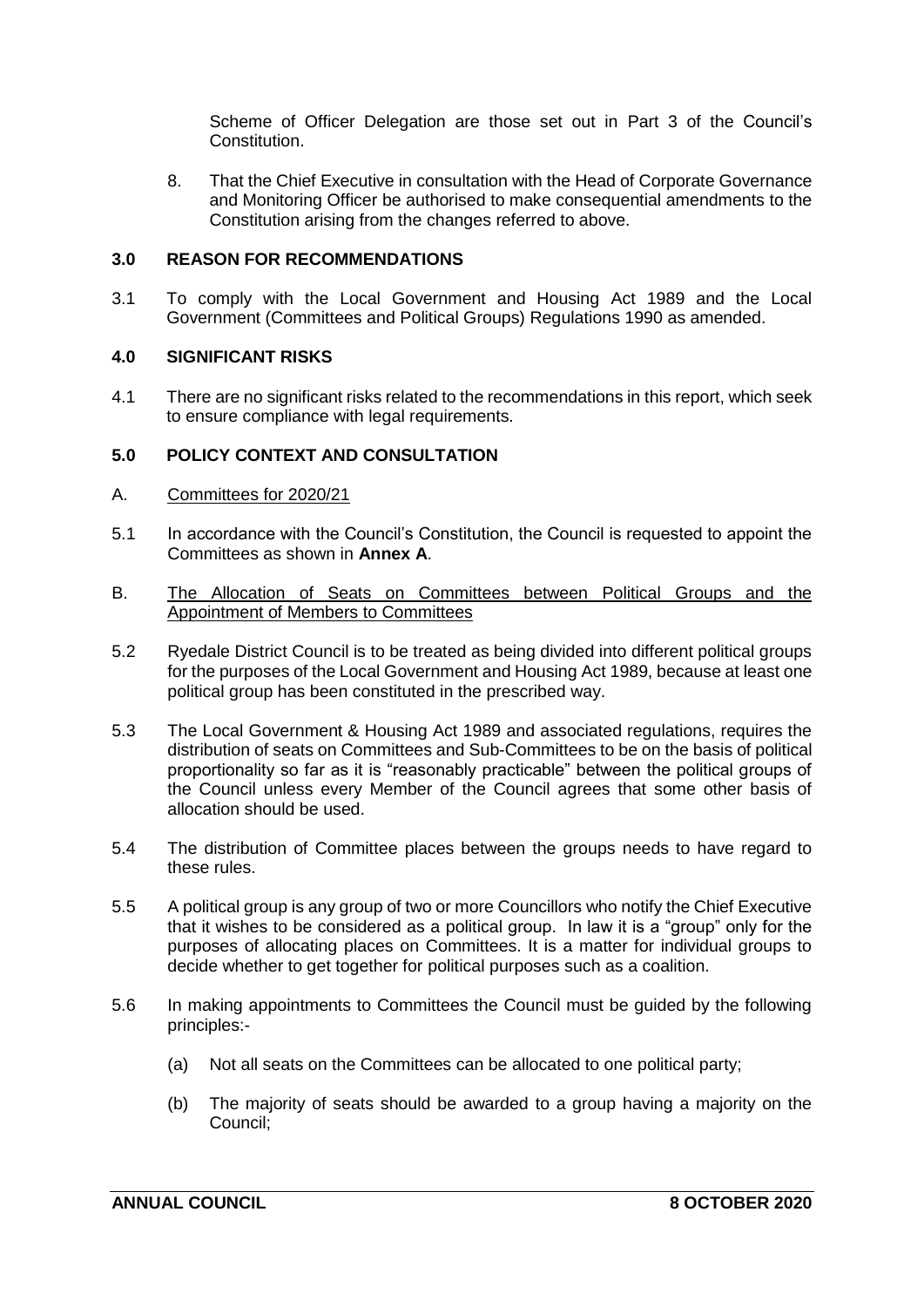- (c) Subject to (a) and (b) the total number of places allocated on all Committees must be proportionate to the political strength on the Council as a whole;
- (d) Subject to (c) the places on each Committee must be proportionate to political strength.
- 5.7 One effect of the rules is that there is no requirement for all political groups to be represented on all Committees unless the figures justify such representation. If the Committee size means a smaller group does not get a place, then that is not unlawful. It is a matter for the Council to decide on the size of Committees and the distribution of places between the groups, and for the political groups to determine their individual membership.
- 5.8 Political proportionality on Committees is achieved in the following two stages:-
	- 5.8.1 the first stage is the allocation of numbers of seats on Committees to each political group.
	- 5.8.2 the second stage is the giving effect to such allocations by appointing individual Members.

If Council adopts **Annex A** the political proportionality rules apply to the following Committees of the Council:-

| <b>COMMITTEE</b> |                                         |  |  |
|------------------|-----------------------------------------|--|--|
| $1_{-}$          | <b>Policy &amp; Resources Committee</b> |  |  |
| $\overline{2}$ . | Overview & Scrutiny Committee *         |  |  |
| $\overline{3}$ . | Planning Committee                      |  |  |

\* The Overview and Scrutiny Committee also acts as the District Council's Audit Committee and Corporate Governance Standards Committee.

#### **REPORT**

#### **6.0 REPORT DETAILS**

6.1 The strength of the political groups on the Council of 30 Members is as follows:-

| Conservative                    | 12 (40%) |
|---------------------------------|----------|
| Ryedale First Independent (RFI) | 6(20%)   |
| Liberal                         | 5(16.6%) |
| Independent                     | 5(16.6%) |
| <b>Liberal Democrat</b>         | 2(7%)    |
|                                 |          |

6.2 Given the political composition of the Council, political proportionality is considered to be achieved with the following Committee sizes:-

| Policy & Resources<br><b>Overview &amp; Scrutiny</b><br><b>Planning Committee</b> |       | 10<br>10<br>10 |
|-----------------------------------------------------------------------------------|-------|----------------|
|                                                                                   | Total | __<br>30       |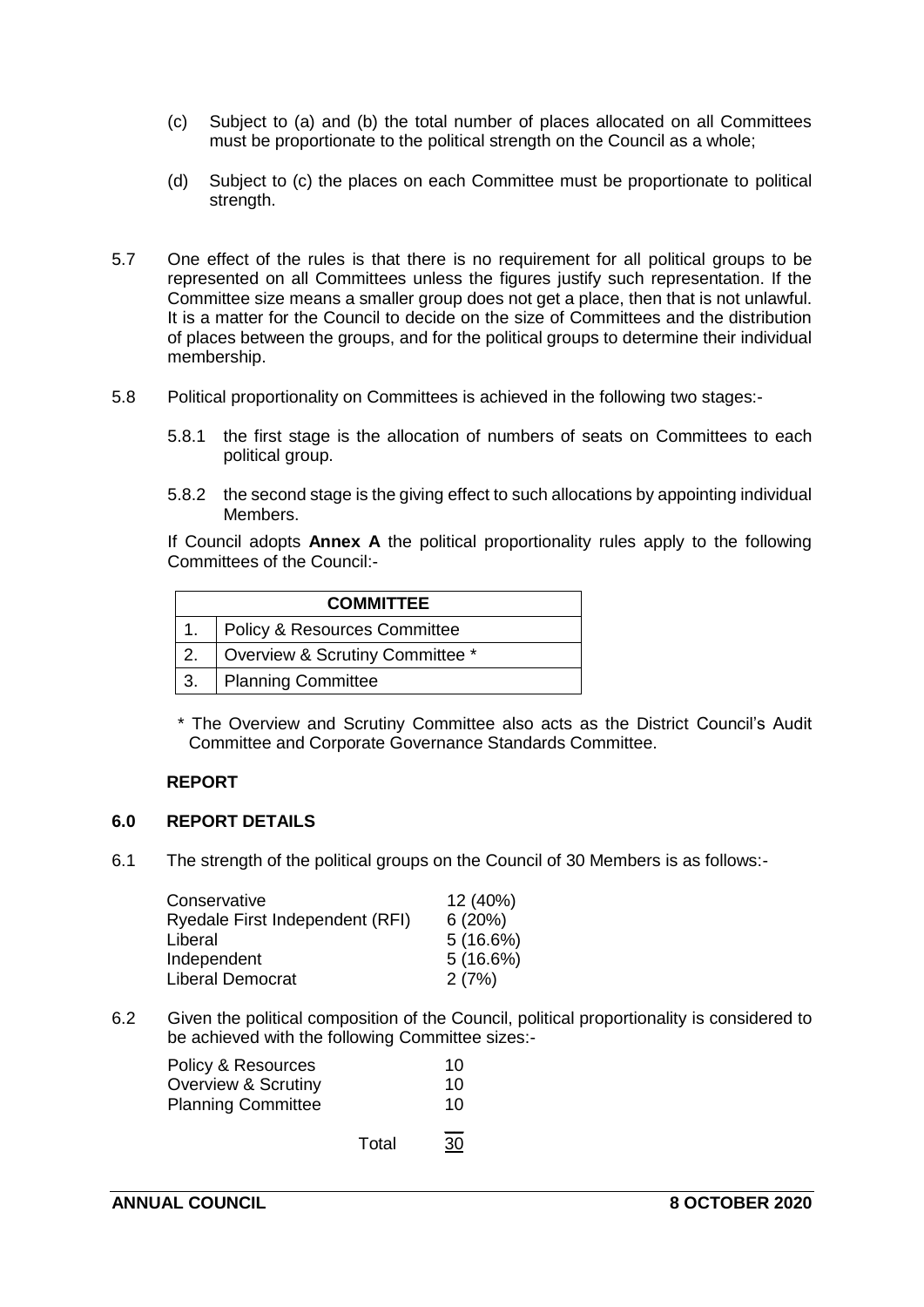The seats on Committees which can be allocated between the political groups, therefore, total 30 seats.

6.3 The numerical entitlements have been divided as follows (these being the nearest divisions for mathematical accuracy and having regard to the fact that whole numbers must be attained):-

|            |              | <b>Ryedale First</b> |         |             |         |       |
|------------|--------------|----------------------|---------|-------------|---------|-------|
|            | Conservative | Independent          | Liberal | Independent | ∟ib Dem | Total |
| Committees |              |                      |         |             |         | 30    |

Against this background and on the basis of group constitutions the number of seats recommended to be allocated to each political group is as follows:-

| Conservative              |  |
|---------------------------|--|
| Ryedale First Independent |  |
| Liberal                   |  |
| Independent               |  |
| <b>Liberal Democrat</b>   |  |
|                           |  |

- 6.4 Council needs to divide committee seats between political groups.
- 6.5 The legal obligation to ensure that there is proportionality in the political composition of Committees extends only to proportionate representation of members of political groups and does not require ungrouped single members to be proportionally represented.
- 6.6 The Head of Corporate Governance and Monitoring Officer has discussed political proportionality and Committee membership with all political Group Leaders in advance of the Annual Council meeting to clarify the position of the political groups on those issues as far as is reasonably practicable. Group Leaders are thanked for assisting this process.
- 6.7 In terms of appointments of Members to Committees, Council is requested to note the following constitutional provisions:
	- 1. Each Councillor may only sit on one Committee ;
	- 2. Each political group may have substitutes to cover the absence of members of the group on the Policy and Resources Committee and the Planning Committee. Most political groups are entitled to two named substitutes.
	- 3. There are no substitutes on the Overview and Scrutiny and the Licensing Committee.
	- 4. In relation to choosing substitutes on the Policy and Resources Committee and the Planning Committee, one named substitute for each political group can be drawn from the Overview and Scrutiny Committee but the substitute cannot scrutinise a decision they were part of say on the Policy and Resources Committee.
- 6.8 **Annex C** outlines the procedure should any political group not make nominations of Members to fill Committee seats.

## **7.0 IMPLICATIONS**

7.1 The following implications have been identified: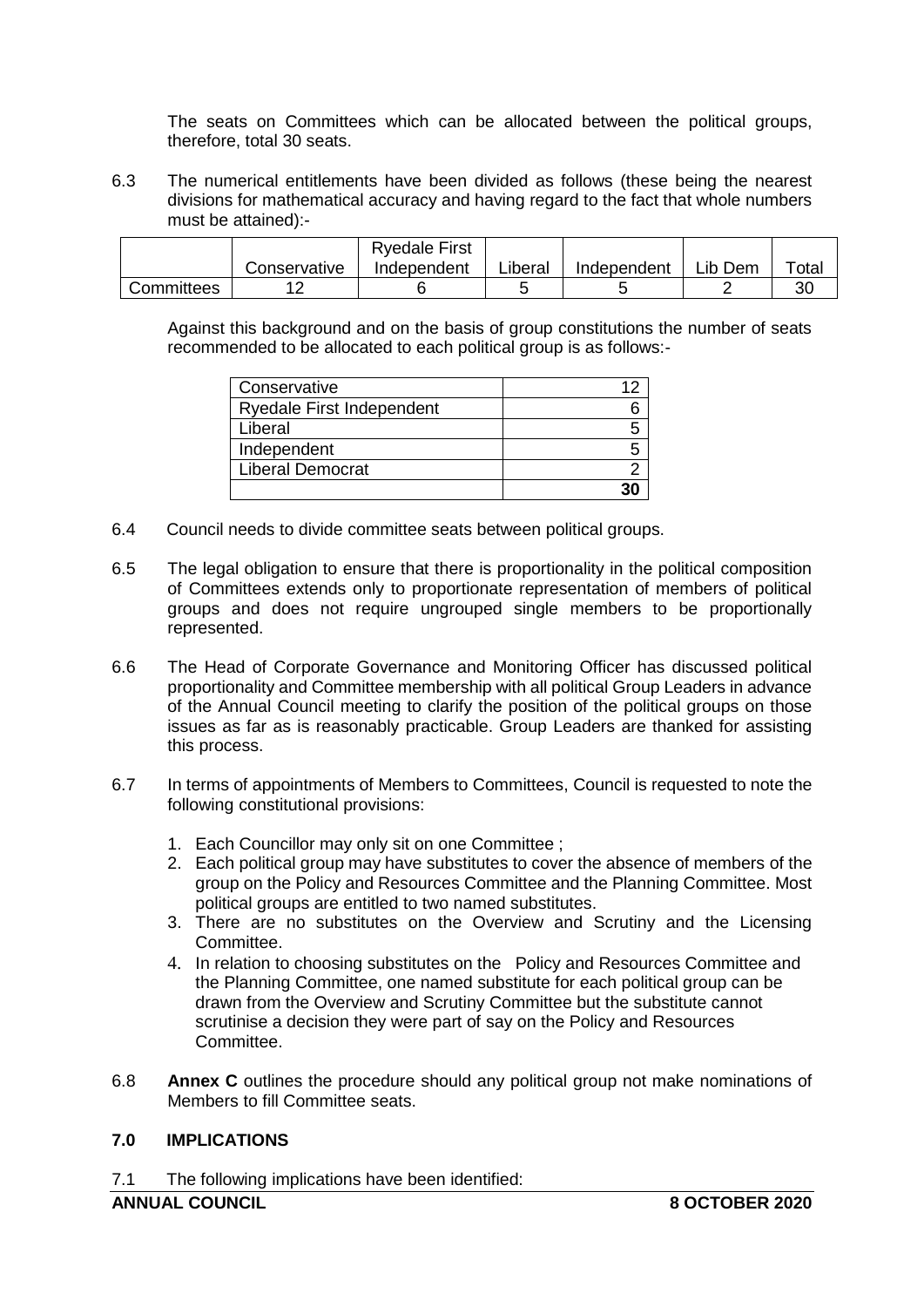- a) Financial None.
- b) Legal This report ensures compliance with the Local Government & Housing Act 1989 and associated regulations.
- c) Other (Equalities, Staffing, Planning, Health & Safety, Environmental and Climate Change, Crime & Disorder) None.

#### **Simon Copley Head of Corporate Governance and Monitoring Officer**

| Author:         | Simon Copley, Head of Corporate Governance and Monitoring Officer |
|-----------------|-------------------------------------------------------------------|
| Telephone No:   | 01653 600666 ext: 43277                                           |
| E-Mail Address: | simon.copley@ryedale.gov.uk                                       |

#### **Background Papers:**

None.

**Background Papers are available for inspection at:**

Not applicable.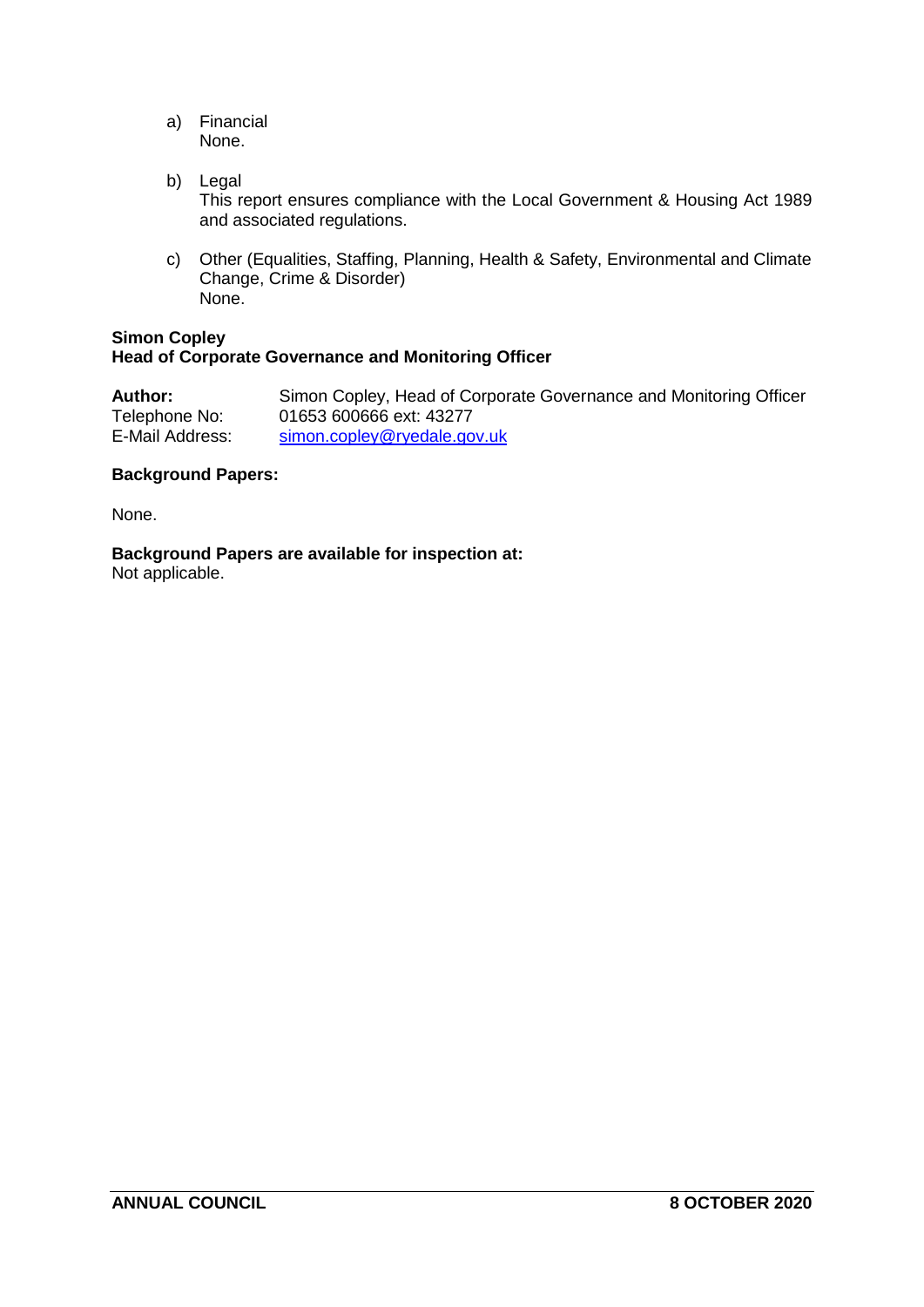# **ANNEX A**

## **DIVISION OF MAIN COMMITTEE**

## **SEATS FOR 2020/2021**

## **Part 1 COMMITTEE SEATS**

| <b>Political Group</b>              | Policy &<br><b>Resources</b> | <b>Overview</b><br>&<br><b>Scrutiny</b><br><b>Committee</b> | <b>Planning</b><br><b>Committee</b> | <b>Total</b><br>$(30$ Seats) |
|-------------------------------------|------------------------------|-------------------------------------------------------------|-------------------------------------|------------------------------|
| Conservative                        | 4(4)                         | 4(4)                                                        | 4(4)                                | 12                           |
| <b>Ryedale First</b><br>Independent | 2(2)                         | 2(2)                                                        | 2(2)                                | 6                            |
| Liberal                             | 2(1.66)                      | 2(1.66)                                                     | 1(1.66)                             | 5                            |
| Independent                         | 2(1.66)                      | 1(1.66)                                                     | 2(1.66)                             | 5                            |
| Lib Dem                             | 0(0.66)                      | 1(0.66)                                                     | 1(0.66)                             | $\overline{2}$               |
|                                     | 10                           | 10                                                          | 10                                  | 30                           |

## **Part 2 LICENSING COMMITTEE**

|                                  | Licensing<br>Committee |
|----------------------------------|------------------------|
| Conservative                     |                        |
| <b>Ryedale First Independent</b> | 2                      |
| Liberal                          |                        |
| Independent                      | 2                      |
| Lib Dem                          |                        |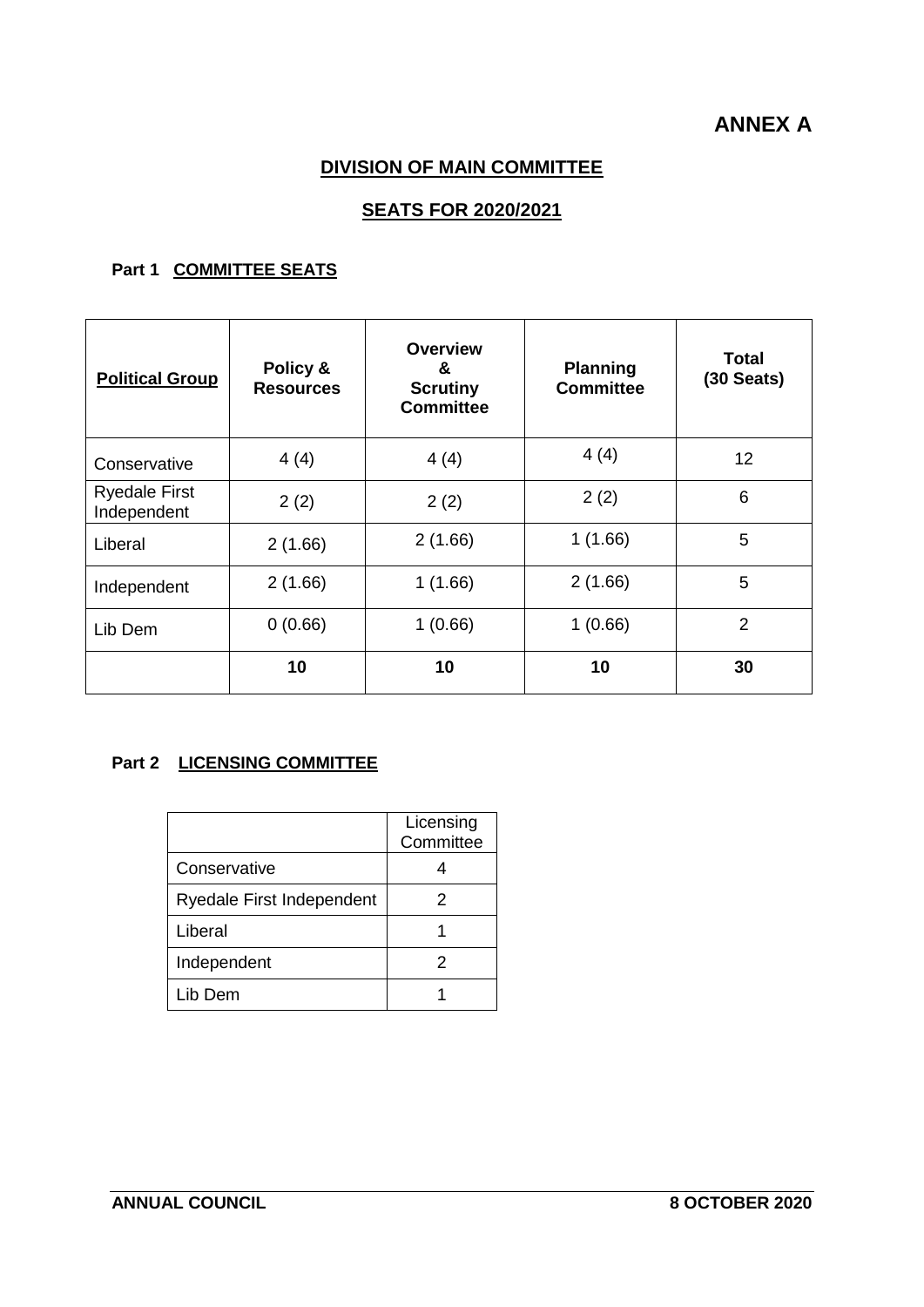## **ANNEX B**

## **RYEDALE DISTRICT COUNCIL**

## **APPOINTMENT OF MEMBERS TO COMMITTEES –**

#### **POLICY & RESOURCES COMMITTEE**

| <b>Conservative</b>       | <b>RFI</b> | Liberal | Liberal<br><b>Democrat</b> | Independent |
|---------------------------|------------|---------|----------------------------|-------------|
| K C Duncan<br>C W Delaney | S Arnold   | ٠       |                            |             |
| C Docwra<br>S M Graham    | J Frank    |         |                            |             |

| <b>Substitutes</b> | <b>Substitutes</b> | <b>Substitutes</b> | Substitutes | <b>Substitutes</b> |
|--------------------|--------------------|--------------------|-------------|--------------------|
| N Garbutt Moore    | J A Windress       |                    |             |                    |
| J MacKenzie        | J Raper            |                    |             |                    |

## **OVERVIEW & SCRUTINY COMMITTEE**

| <b>Conservative</b> | <b>RFI</b>  | Liberal | <b>Liberal Democrat</b> | Independent |
|---------------------|-------------|---------|-------------------------|-------------|
| W R F H Oxley       | J R Raper   |         | D E Keal                |             |
| N Garbutt Moore     | D E Cussons |         |                         |             |
| T Middleton         |             |         |                         |             |
| R King              |             |         |                         |             |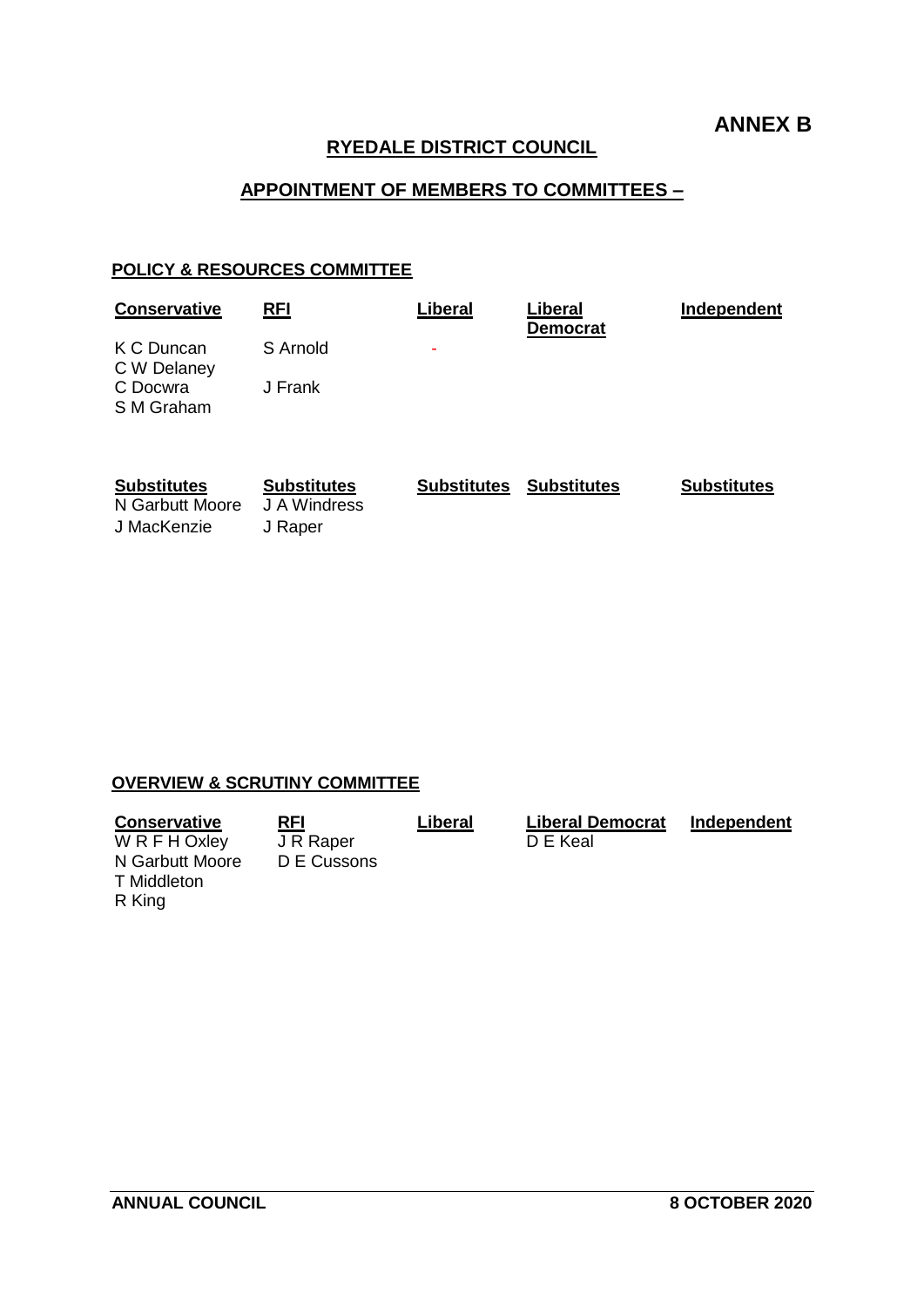## **PLANNING COMMITTEE**

| <b>Conservative</b><br>C G Goodrick<br>M J T Cleary<br>J MacKenzie<br>J R Bailey | <b>RFI</b><br>J A Windress<br>E Hope | Liberal            | <b>Liberal Democrat</b><br>S P Mason | Independent        |
|----------------------------------------------------------------------------------|--------------------------------------|--------------------|--------------------------------------|--------------------|
| <b>Substitutes</b><br>C Docwra                                                   | <b>Substitutes</b><br>J Frank        | <b>Substitutes</b> | <b>Substitutes</b>                   | <b>Substitutes</b> |

S M Graham D E Cussons D E Keal

## **LICENSING COMMITTEE**

**Conservative**<br>
C G Goodrick **Liberal
 Liberal
Democrat

Liberal
Democrat

Independent

C G Goodrick

Liber<br>
S P Mason** C G Goodrick J A Wind<br>M J T Cleary E Hope M J T Cleary J MacKenzie J R Bailey